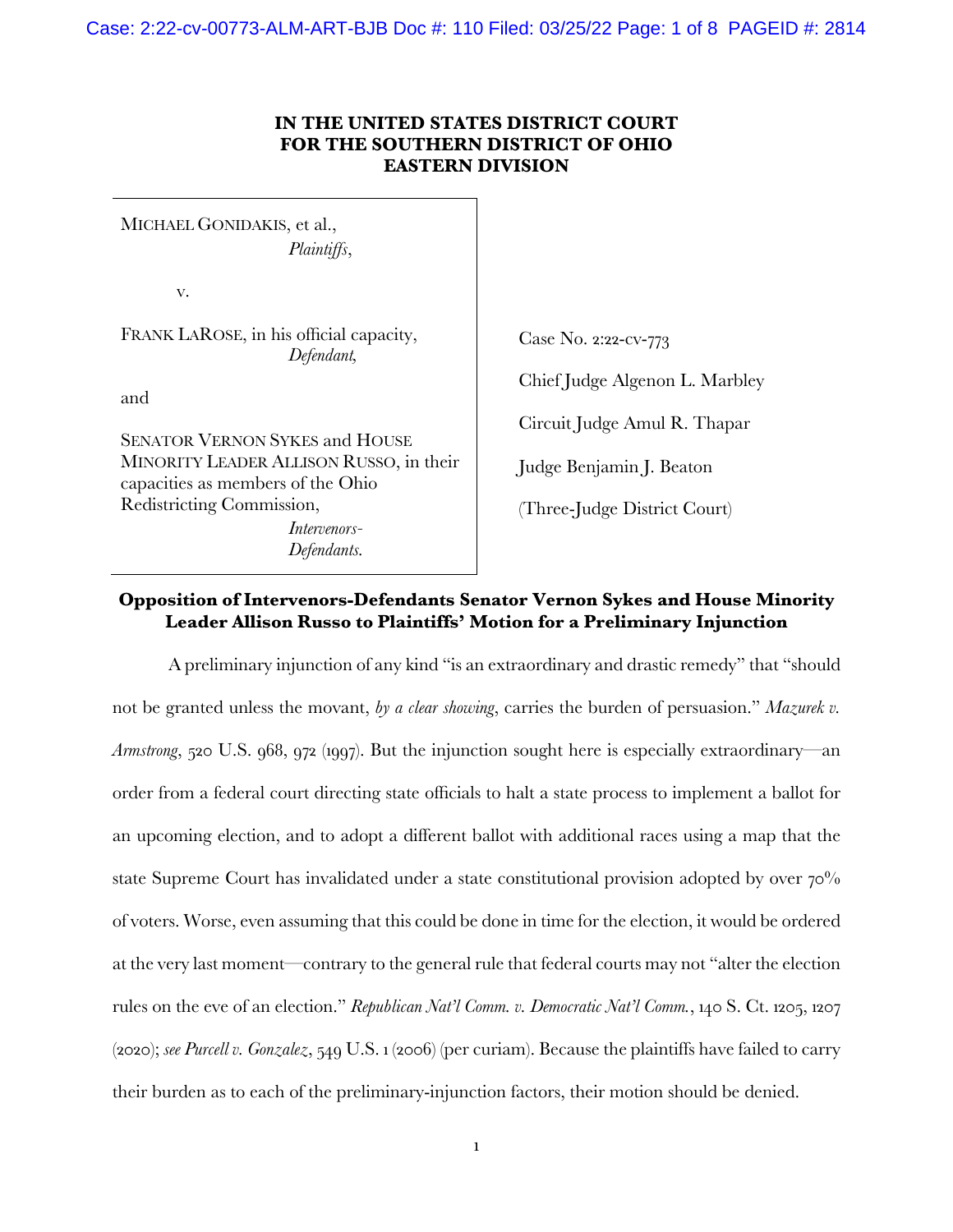*1. Likelihood of success on the merits.* The plaintiffs first "bear[] the burden" of making "a strong showing that [they are] likely to succeed on the merits." *Nken v. Holder*, 556 U.S. 418, 434 (2009). They cannot make this showing here, and they have barely even tried to do so.

The plaintiffs claim (at 8) that they have made the necessary strong showing because their "right to vote will be violated" if the Third Plan is not implemented. But that will happen only if the primary for state legislative races is not rescheduled. And the fundamental problem for the plaintiffs is that Ohio law *requires* that a primary be held. *See, e.g.*, Ohio Const., art. V, § 7.

To satisfy the first factor, then, the plaintiffs have to make a strong showing that two things are likely to occur. *First*, they must show that the state legislature will decide to violate both state and federal constitutional law by refusing to reschedule the state-legislative primary election (even though, as today's hearing revealed, the state legislature has moved primary elections in the past). *Second*, the plaintiffs must show that the Ohio Supreme Court, were it faced with such a clear violation of state and federal constitutional law, will refuse to cure it.

The plaintiffs make no attempt to demonstrate the likelihood of these events. "Absent clear evidence to the contrary," this Court "must presume that public officials [will] properly discharge  $\Box$ their official duties" in compliance with state and federal law. *See EMW Women's Surgical Ctr., P.S.C. v. Friedlander*, 978 F.3d 418, 442 (6th Cir. 2020) (cleaned up) (citing cases and applying presumption to state officials); *Alden v. Maine*, 527 U.S. 706, 755 (1999) ("We are unwilling to assume the States will refuse to honor the Constitution."). Far from identifying "clear evidence to the contrary," *EMW*, 978 F.3d at 442, the plaintiffs cite no evidence whatsoever that a violation of the state's primary requirement is likely to happen. Indeed, they cite no evidence showing that the requirement has ever been violated in Ohio. These failures doom their bid for a preliminary injunction.

Moreover, the plaintiffs lack standing to seek the relief requested because they have not shown that it will likely redress their asserted injury. The record evidence shows that the last day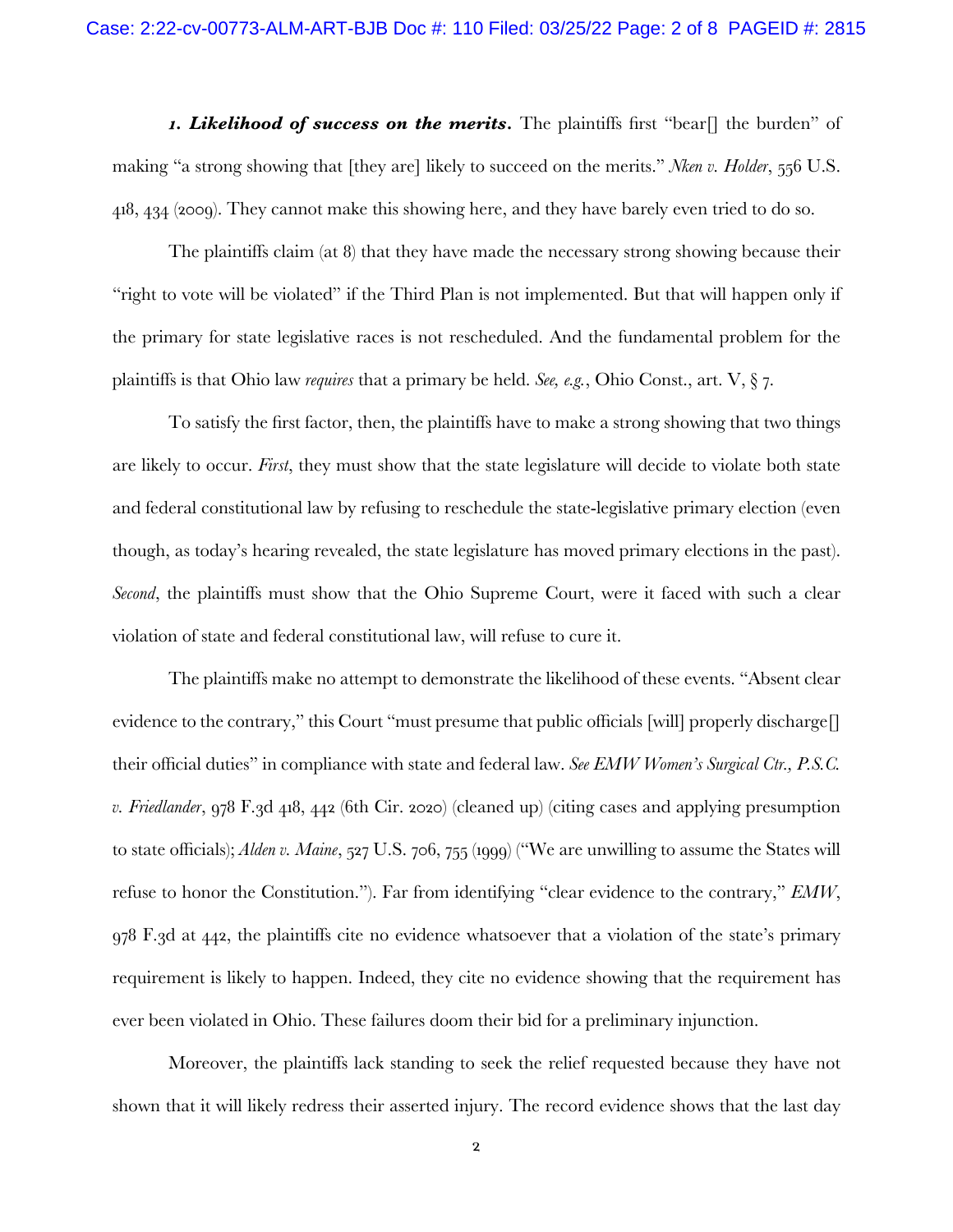to change the ballot for a May 3 primary has "already come and gone." *Benisek v. Lamone*, 138 S. Ct. 1942, 1945 (2018). Sworn testimony submitted on Tuesday, March 22, states this expressly. *See* ECF No. 84-1 at  $\P$  23–25; ECF No. 84 at 3. And the directive issued by Secretary LaRose the next day says the same. ECF No. 97 at 1. It informs county election boards that candidates for state legislative races "will not appear on the ballot." *Id.* And because the "[r]eprogramming of the election management systems and ballots will take at least a week and a half," ECF No. 84-1 at ¶ 24, the directive instructs boards to "reprogram their election databases and prepare ballots to be ready by April 5, 2022, without [those state legislative races]." ECF No. 97 at 2. This has required them to "take prompt action to revise their ballots to meet the April 5, 2022 deadline." *Id.* Simply put, there is currently no record evidence that there would be sufficient time to reprogram the voting machines once again—which is the only relief that the plaintiffs have requested in their motion.

2. The remaining preliminary-injunction factors. Even if the plaintiffs could show a likelihood of success on the merits, "a preliminary injunction does not follow as a matter of course from [that] showing." *Benisek*, 138 S. Ct. at 1943–44. To the contrary, the Court "must also consider whether the movant[s] ha[ve] shown" that they are "likely to suffer irreparable harm in the absence of preliminary relief, that the balance of equities tips in [their] favor, and that an injunction is in the public interest." *Id.* at 1944. The plaintiffs have made "no such showing" here. *Id.*

*a. Likelihood of irreparable harm.* "[P]laintiffs seeking preliminary relief [must] demonstrate that irreparable injury is *likely* in the absence of an injunction." *Winter v. Natural Res. Def. Council, Inc.*, 555 U.S. 7, 22 (2008). "Issuing a preliminary injunction based only on a *possibility* of irreparable harm is inconsistent with [the Supreme Court's] characterization of injunctive relief as an extraordinary remedy that may only be awarded upon a clear showing that the plaintiff is entitled to such relief." *Id.* (emphasis added). The plaintiffs can't satisfy this requirement either.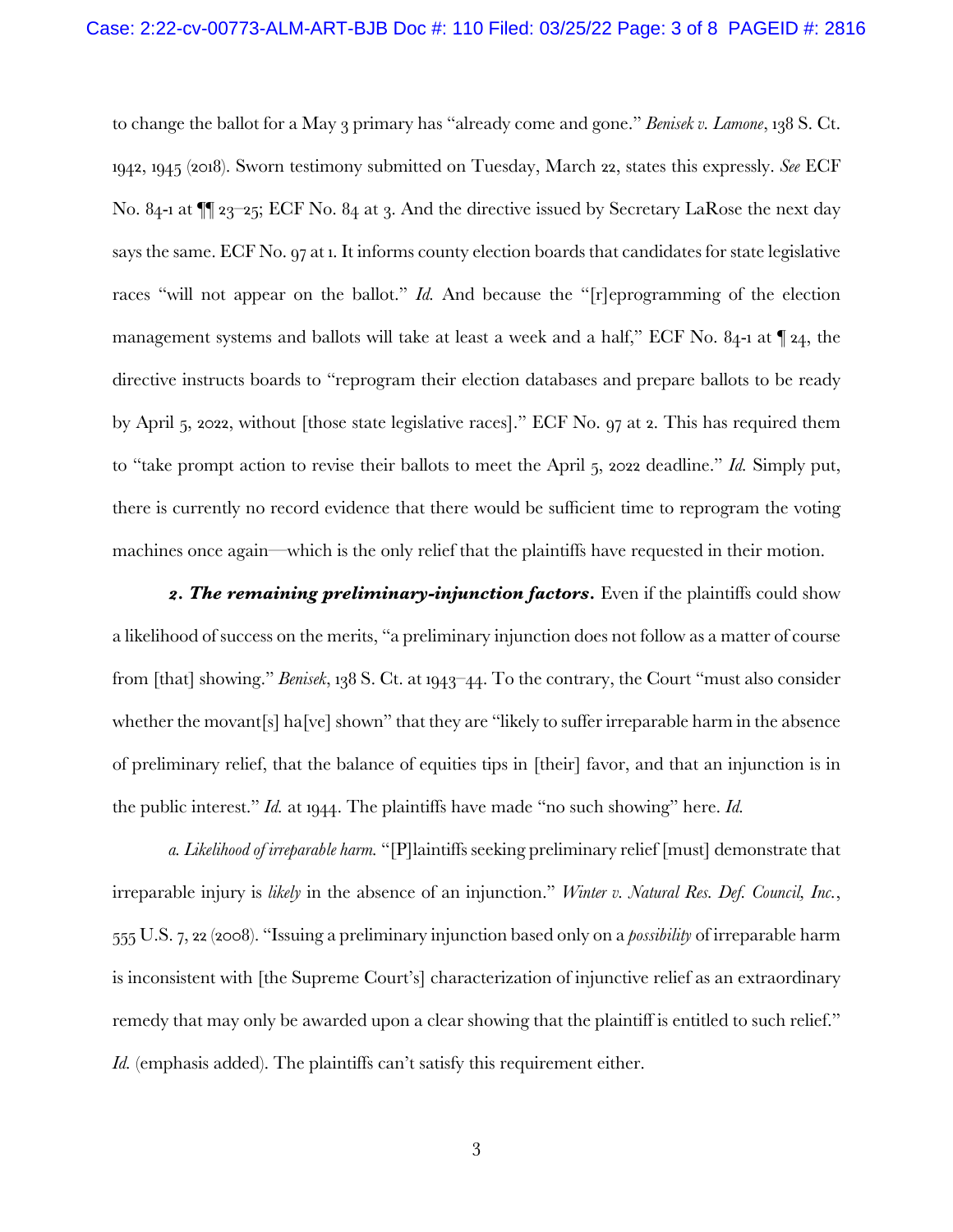For starters, because the plaintiffs can't show that a federal constitutional violation is likely, they also can't show that they're likely to be injured by that violation, much less irreparably so. But even setting that aside, the plaintiffs have failed to demonstrate that they would be irreparably harmed absent their requested relief. That is because their injury, if it came to pass, could also be remedied at a later date by this Court. As the plaintiffs conceded at today's hearing: In the event that neither the Ohio legislature nor the Ohio Supreme Court rescheduled the primary to comply with state and federal constitutional law, this Court could then itself order such relief. *See, e.g., Sixty-Seventh Minn. State Senate v. Beens*, 406 U.S. 187, 201 n.11 (1972). Indeed, the plaintiffs stated that this relief would be preferable but for the potential cost of having two primary elections. That potential cost, however, is exactly the kind of policy judgment that is more properly directed to the Ohio legislature. It should not have any bearing on the irreparable-harm inquiry.

*b*. *Balance of the equities and the public interest.* The last two factors likewise cut decisively against the plaintiffs. Were this Court to grant their requested relief, it would require state officials to halt the State's process for reprogramming voting machines and to reprogram them once again to include candidates under a map that violates substantive state constitutional law. Assuming that this were theoretically feasible, it would require that it be done at the last possible date, with no time to reprogram them yet again. That would sow chaos and confusion, as counsel for Secretary LaRose admitted at today's hearing, and it would directly violate state law and state sovereignty. A "State clearly has a legitimate interest in the continued enforceability of its own [Constitution]," *Cameron v. EMW Women's Surgical Ctr., P.S.C.*, 142 S. Ct. 1002, 1011 (2022), and the voters of Ohio clearly have a legitimate interest in voting under an electoral map that comports with the constitutional amendments they recently adopted by an overwhelming majority. Those voters also have an interest in avoiding the confusion that would ensue were this Court to impose an eleventhhour unconstitutional map on them. *See Benisek*, 138 S. Ct. 1945 (affirming the denial of a preliminary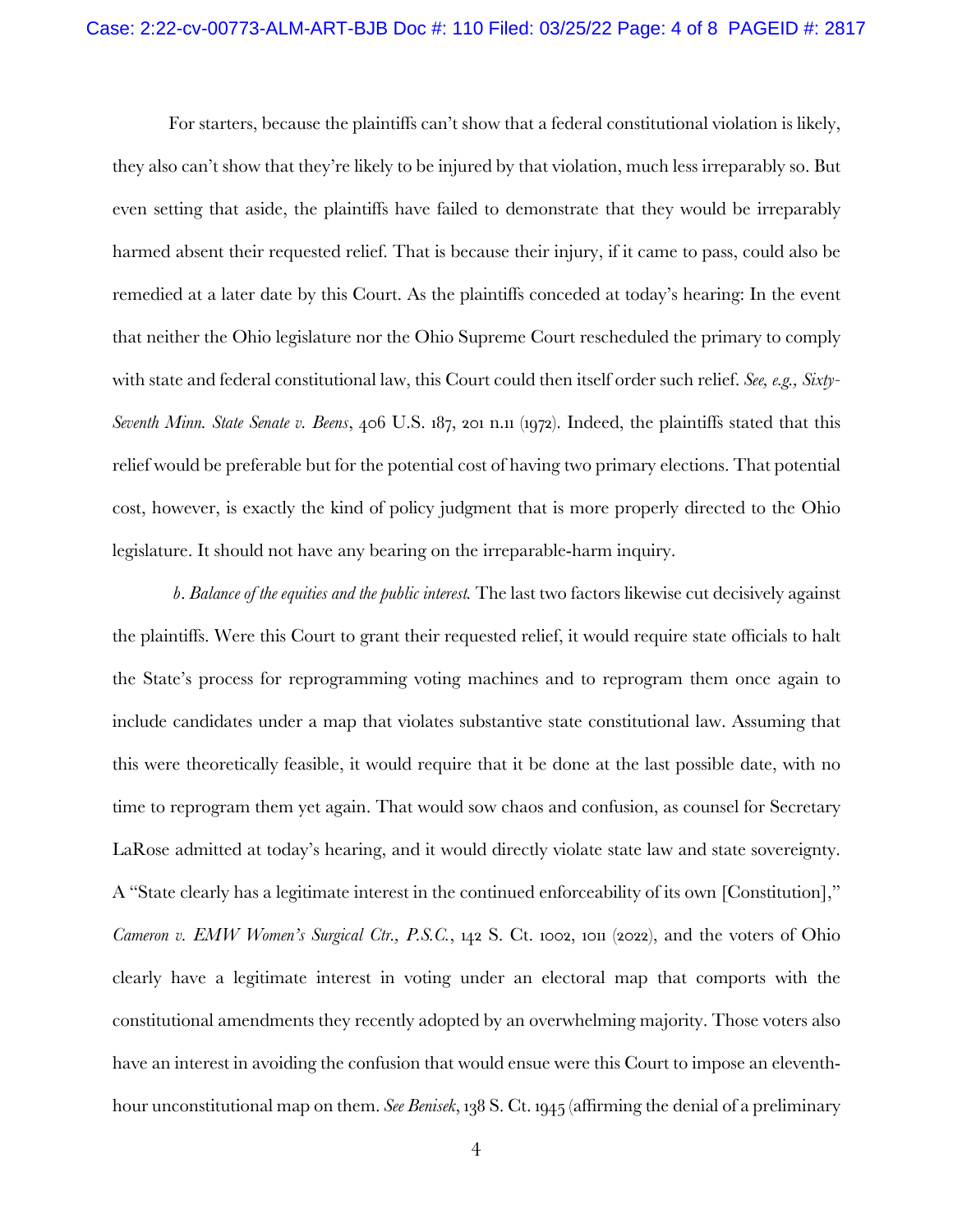injunction as "against the public interest" when it "might have worked a needlessly chaotic and disruptive effect upon the electoral process," and because the "purpose of a preliminary injunction is merely to preserve the relative positions of the parties until a trial on the merits can be held").

On the other side of the ledger, according to the plaintiffs, are the potential costs to the State were it to hold two primaries. But those costs, should they occur, would be the result of *the legislature's* decision to have a bifurcated primary instead of a single primary on a later date. They would not be result of this Court's refusal to grant the plaintiffs extraordinary eleventh-hour relief.

*3. Other potential relief.* A final point: At today's hearing, this Court inquired about the possibility of pushing back the April 5 deadline for early and absentee voting—thereby reducing the total number of days of early voting—to allow the Third Plan (or potentially a Fourth Plan) to be implemented for a May 3 primary. Although Senator Sykes and Leader Russo appreciate the Court's desire to give the Commission time to prepare a new map, changing Ohio's rules governing early voting so the May 3 primary may include state legislative races is not the right way to do so. The Supreme Court has "repeatedly emphasized that lower federal courts should ordinarily not alter the election rules on the eve of an election." *Republican Nat'l Comm.*, 140 S. Ct. at 1207. "By changing the election rules so close to the election date and by affording relief that the plaintiffs themselves [do] not ask for in their preliminary injunction motions," a court "contravene[s] [the Court's] precedents and err[s] by ordering such relief." *Id.*; *see also Memphis A. Philip Randolph Inst. v. Hargett*, 977 F.3d 566, 568–69 (6th Cir. 2020) ("[The] injury to potential voters, who have relied on communications from defendants and local election officials, is great," while "disrupting the new rules at this point poses significant risk of harm to the public interest in orderly elections.").

Here, moving the April 5 start date for early voting and ordering that the May 3 primary include state legislative races wouldn't just violate this principle, but would also risk violating state and federal law several times over. Specifically, it would violate or potentially violate federal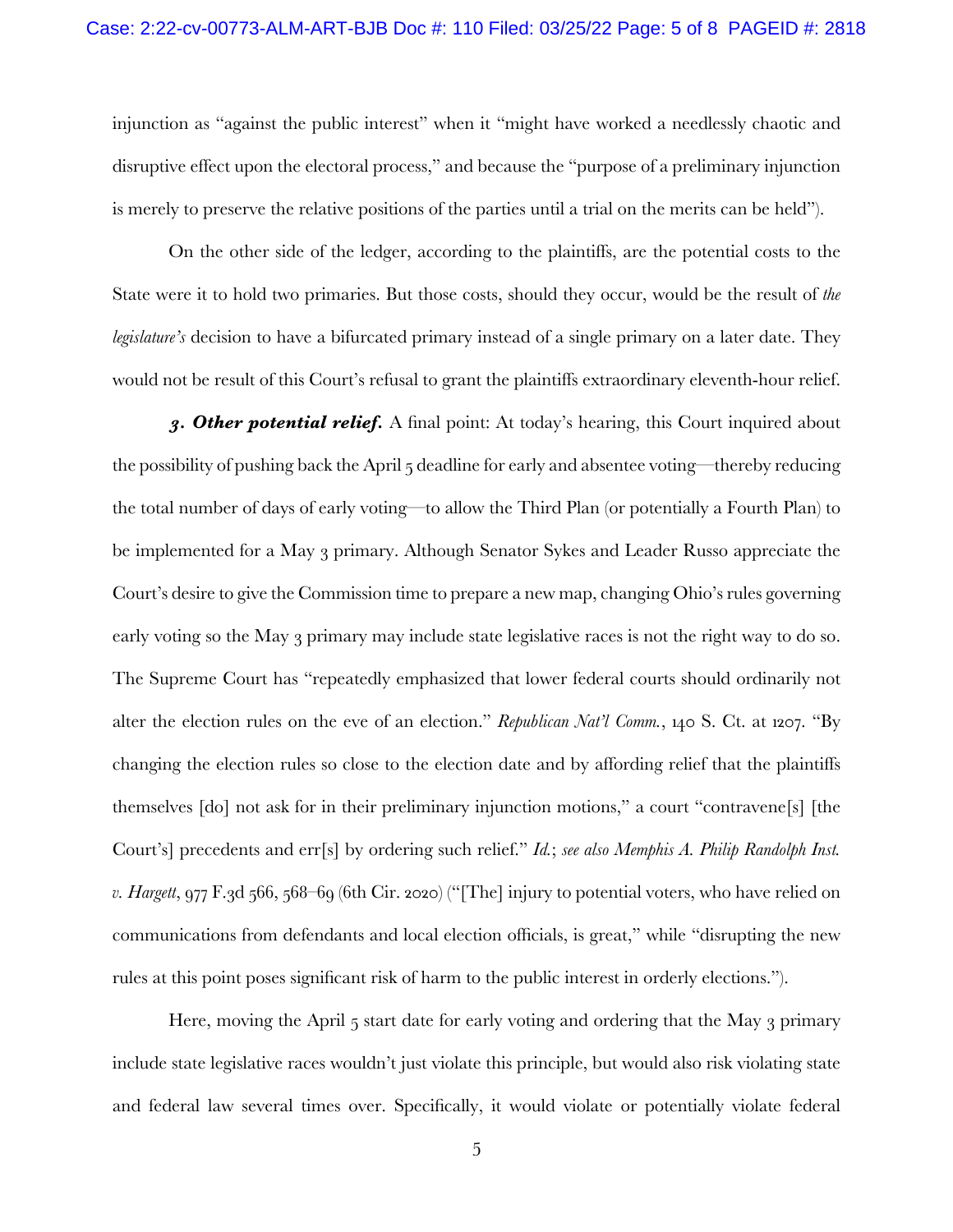constitutional law, federal statutory law, state constitutional law, and state statutory law—all while creating the potential for even more confusion and uncertainty. *See, e.g.*, *Obama for Am. v. Husted*, 697 F.3d 423, 431 (6th Cir. 2012) (holding that Ohio's reduction of three days of early voting burdened individuals' federal constitutional right to vote); 52 U.S.C. §§ 20302(a)(8)(A), (b) (requiring that overseas servicemembers have their ballots sent no later than 45 days before the election absent a waiver—a waiver that was denied by DOD in this case, after which DOJ agreed not to sue only if the ballots were sent out by April 5); *League of Women Voters of Ohio v. Ohio Redistricting Comm'n*, 2022 WL 803033 (Ohio Mar. 16, 2022) (invalidating the Third Plan as unconstitutional); Ohio Rev. Code § 3509.01(B)(1) (deadlines for "overseas voters and absent uniformed services voter"); *id.*  $\S$  3509.01(B)(2) & (3) (providing that, for early voting, "ballots shall be printed and ready for use on the first day after the close of voter registration before the election"); *id.*  $\S$  3503.19(C)(1) & Ohio Const., art.  $V$ ,  $\S$  1 (providing that voters must be registered 30 days before the election).

Given these concerns, this Court should not push back the April 5 deadlines for early voting and military ballots just to preserve the existing primary-election date. It is better for the State to move its primary for state legislative races to comply with its constitutional law—while keeping in place its statutory deadlines—than it is for a federal court to order that the primary be held under rules that violate state and federal law and a map that violates state constitutional law.

Respectfully submitted,

*/s/ Jonathan E. Taylor* JONATHAN E. TAYLOR (*pro hac vice*) MATTHEW W.H. WESSLER (*pro hac vice*) GUPTA WESSLER PLLC 2001 K Street NW, Suite 850 North Washington, DC 20006 Phone: (202) 888-1741 / Fax: (202) 888-7792 *jon@guptawessler.com matt@guptawessler.com*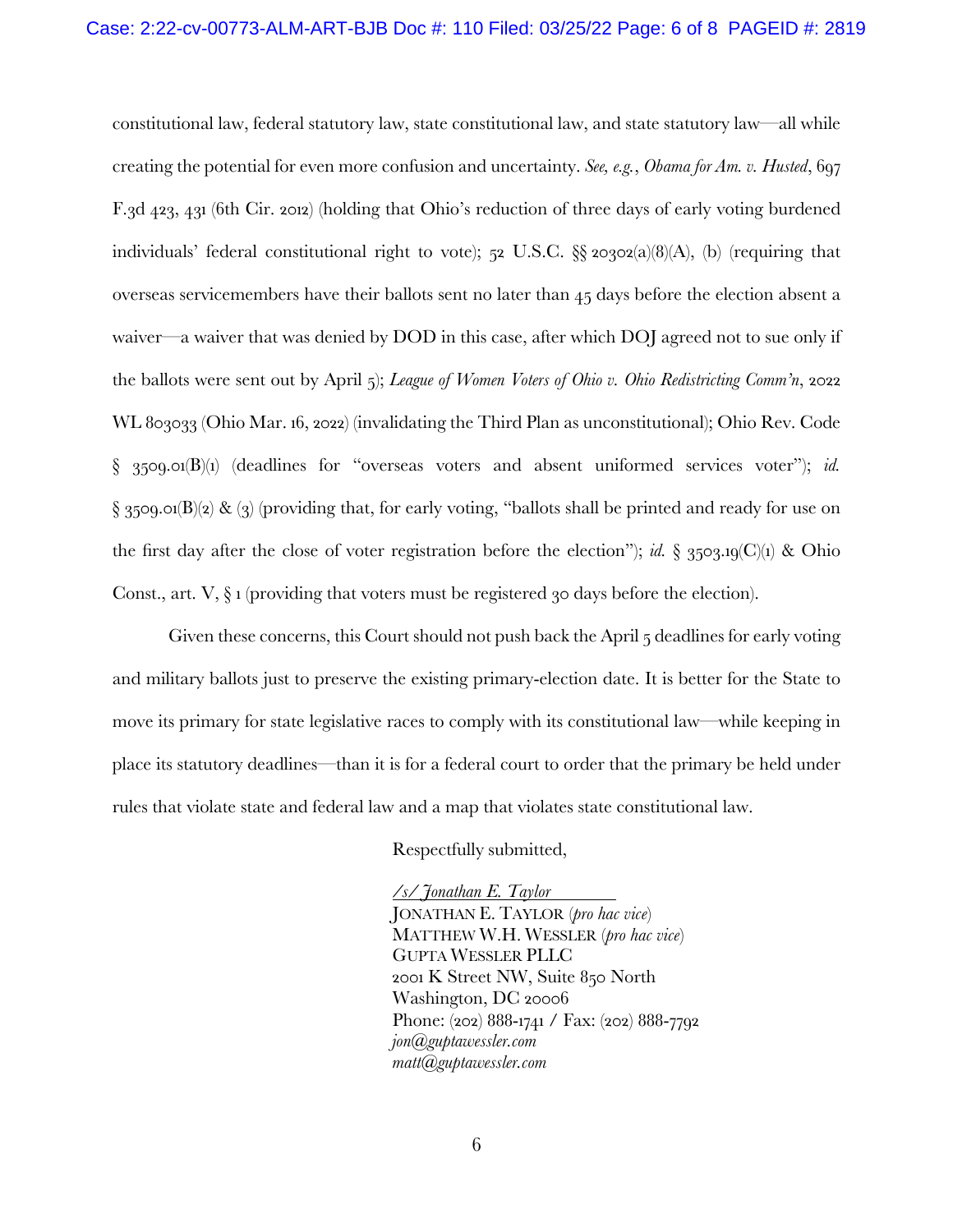C. BENJAMIN COOPER CHARLES H. COOPER, JR. CHELSEA C. WEAVER COOPER ELLIOTT 305 West Nationwide Boulevard Columbus, OH 43215 Phone: (614) 481-6000 / Fax: (614) 481-6001 *benc@cooperelliott.com chipc@cooperelliott.com chelseaw@cooperelliott.com*

March 25, 2022 *Attorneys for Intervenors-Defendants*